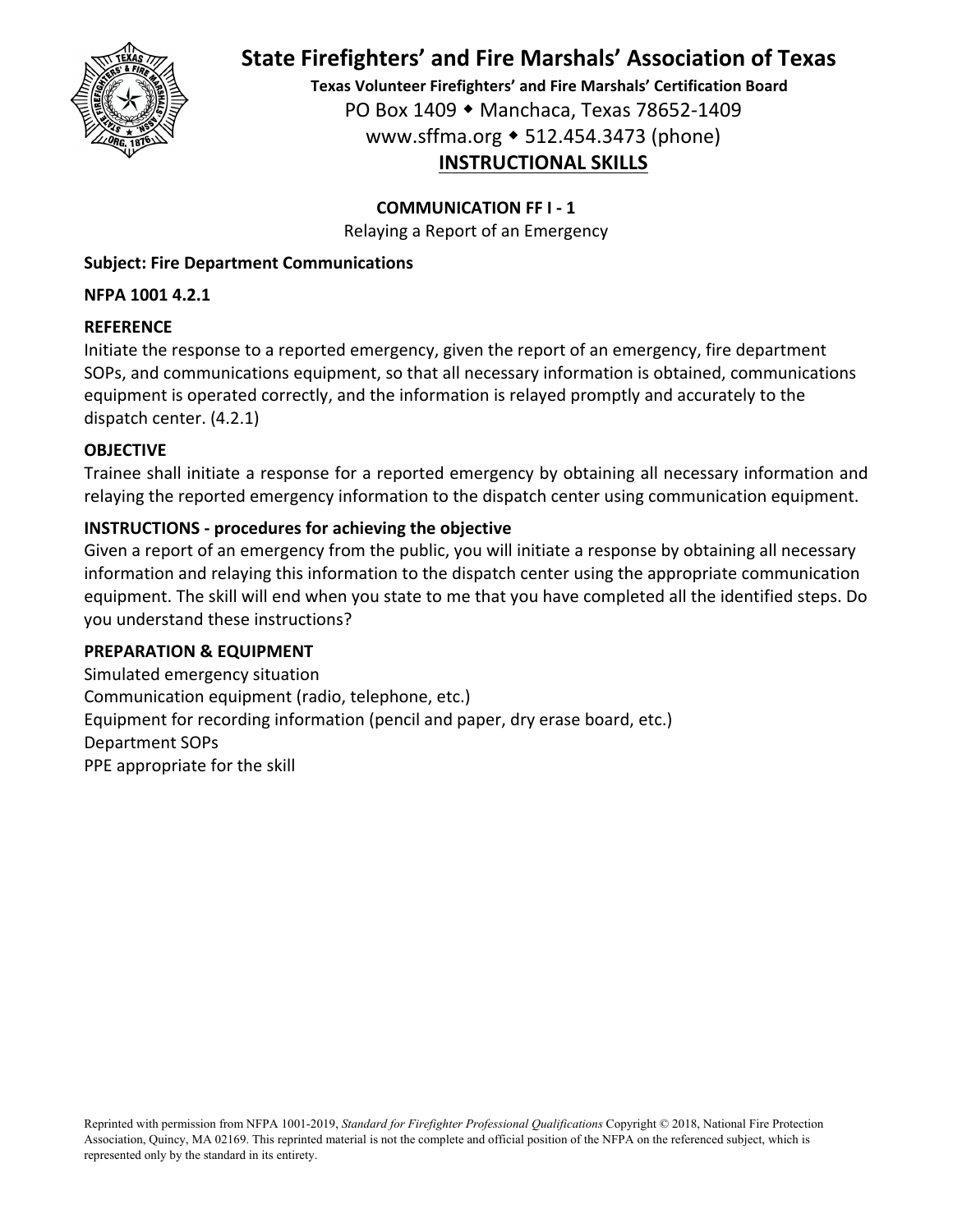

**Texas Volunteer Firefighters' and Fire Marshals' Certification Board** PO Box 1409 ◆ Manchaca, Texas 78652-1409

www.sffma.org 512.454.3473 (phone)

## **INSTRUCTIONAL SKILLS**

#### **COMMUNICATION FF I ‐ 1**

Relaying a Report of an Emergency

Trainee: **The Community of the Community of the Community of the Community of the Community of the Community of the Community of the Community of the Community of the Community of the Community of the Community of the Comm** 

Department: \_\_\_\_\_\_\_\_\_\_\_\_\_\_\_\_\_\_\_\_\_\_\_\_\_\_\_\_\_\_\_\_\_\_\_\_\_\_\_\_\_\_\_\_\_\_\_\_\_\_\_\_

| Trainee shall initiate a response for a reported emergency by obtaining all necessary information and relaying<br>the reported emergency information to the dispatch center using communication equipment. (4.2.1) |                                                             |                 |             |              |  |  |  |
|--------------------------------------------------------------------------------------------------------------------------------------------------------------------------------------------------------------------|-------------------------------------------------------------|-----------------|-------------|--------------|--|--|--|
|                                                                                                                                                                                                                    |                                                             | <b>POSSIBLE</b> |             |              |  |  |  |
|                                                                                                                                                                                                                    |                                                             | <b>POINTS</b>   | <b>TEST</b> | <b>RETES</b> |  |  |  |
| a.                                                                                                                                                                                                                 | Receives report of emergency from the public                |                 |             |              |  |  |  |
| b.                                                                                                                                                                                                                 | Records the type of emergency                               |                 |             |              |  |  |  |
| c.                                                                                                                                                                                                                 | Records the incident address of the emergency               |                 |             |              |  |  |  |
| d.                                                                                                                                                                                                                 | Uses communication equipment to contact the dispatch center |                 |             |              |  |  |  |
| e.                                                                                                                                                                                                                 | Accurately relays reported emergency information            |                 |             |              |  |  |  |
|                                                                                                                                                                                                                    | Performs skill in a safe and proficient manner, per AHJ     |                 |             |              |  |  |  |
|                                                                                                                                                                                                                    | TOTAL POINTS:                                               | 6               |             |              |  |  |  |

\_\_\_\_\_\_\_\_\_\_\_\_\_\_\_\_\_\_\_\_\_\_\_\_\_\_\_\_\_\_\_\_\_\_\_\_\_\_\_\_\_\_\_\_\_\_\_\_\_\_\_\_\_\_\_\_\_\_\_\_\_\_\_\_\_\_\_\_\_\_\_\_\_\_\_\_\_\_\_\_\_\_\_\_

\_\_\_\_\_\_\_\_\_\_\_\_\_\_\_\_\_\_\_\_\_\_\_\_\_\_\_\_\_\_\_\_\_\_\_\_\_\_\_\_\_\_\_\_\_\_\_\_\_\_\_\_\_\_\_\_\_\_\_\_\_\_\_\_\_\_\_\_\_\_\_\_\_\_\_\_\_\_\_\_\_\_\_\_

\_\_\_\_\_\_\_\_\_\_\_\_\_\_\_\_\_\_\_\_\_\_\_\_\_\_\_\_\_\_\_\_\_\_\_\_\_\_\_\_\_\_\_\_\_\_\_\_\_\_\_\_\_\_\_\_\_\_\_\_\_\_\_\_\_\_\_\_\_\_\_\_\_\_\_\_\_\_\_\_\_\_\_\_

\_\_\_\_\_\_\_\_\_\_\_\_\_\_\_\_\_\_\_\_\_\_\_\_\_\_\_\_\_\_\_\_\_\_\_\_\_\_\_\_\_\_\_\_\_\_\_\_\_\_\_\_\_\_\_\_\_\_\_\_\_\_\_\_\_\_\_\_\_\_\_\_\_\_\_\_\_\_\_\_\_\_\_\_

**Points needed to pass: 4**

**Evaluator/Candidate Comments**:

Instructor's Signature **Date**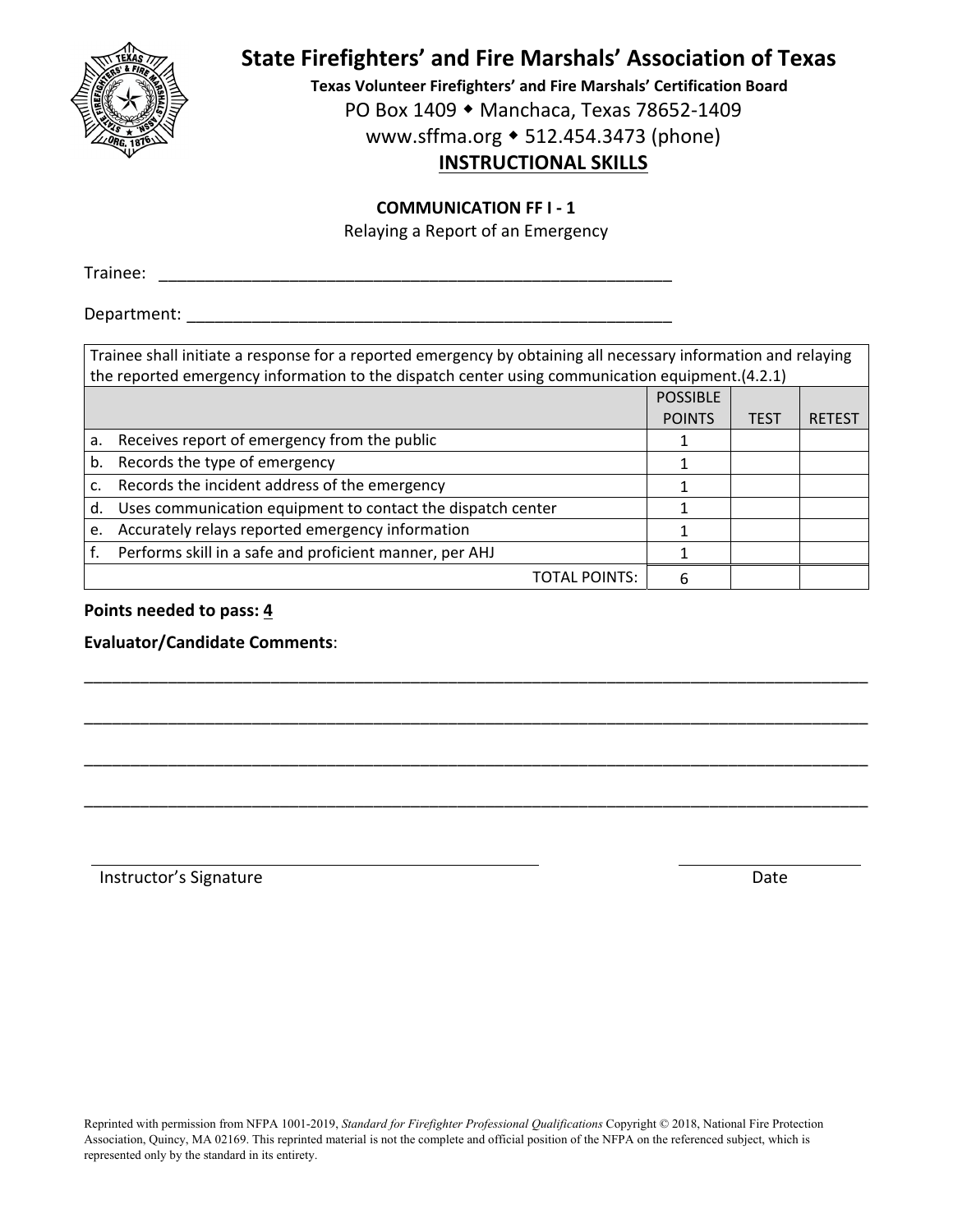

**Texas Volunteer Firefighters' and Fire Marshals' Certification Board** PO Box 1409 Manchaca, Texas 78652‐1409 www.sffma.org 512.454.3473 (phone) **INSTRUCTIONAL SKILLS**

### **COMMUNICATION FF I ‐ 2**

Receiving a Business or Personal Telephone Call

### **Subject: Fire Department Communications**

### **NFPA 1001 4.2.2**

### **REFERENCE**

Receive a telephone call, given a fire department phone, so that procedures for answering the phone are used and the caller's information is relayed. (4.2.2)

### **OBJECTIVE**

Trainee shall verbally explain the procedures for receiving a business or personal telephone call on the fire department phone. Then Trainee shall demonstrate the procedure for receiving a telephone call.

### **INSTRUCTIONS ‐ procedures for achieving the objective**

Given a fire department business phone and equipment for recording information, you will verbally explain the procedures for receiving a business or personal telephone call on the fire department phone. Then you will demonstrate the procedures by receiving a simulated telephone call. The skill will end when you state to me that you have completed all the identified steps. Do you understand these instructions?

### **PREPARATION & EQUIPMENT**

Business or personal call (may be simulated) Personnel to place the simulated call Equipment used for recording this information as determined by the authority having jurisdiction, (examples: paper and pencil, dry erase board, etc.)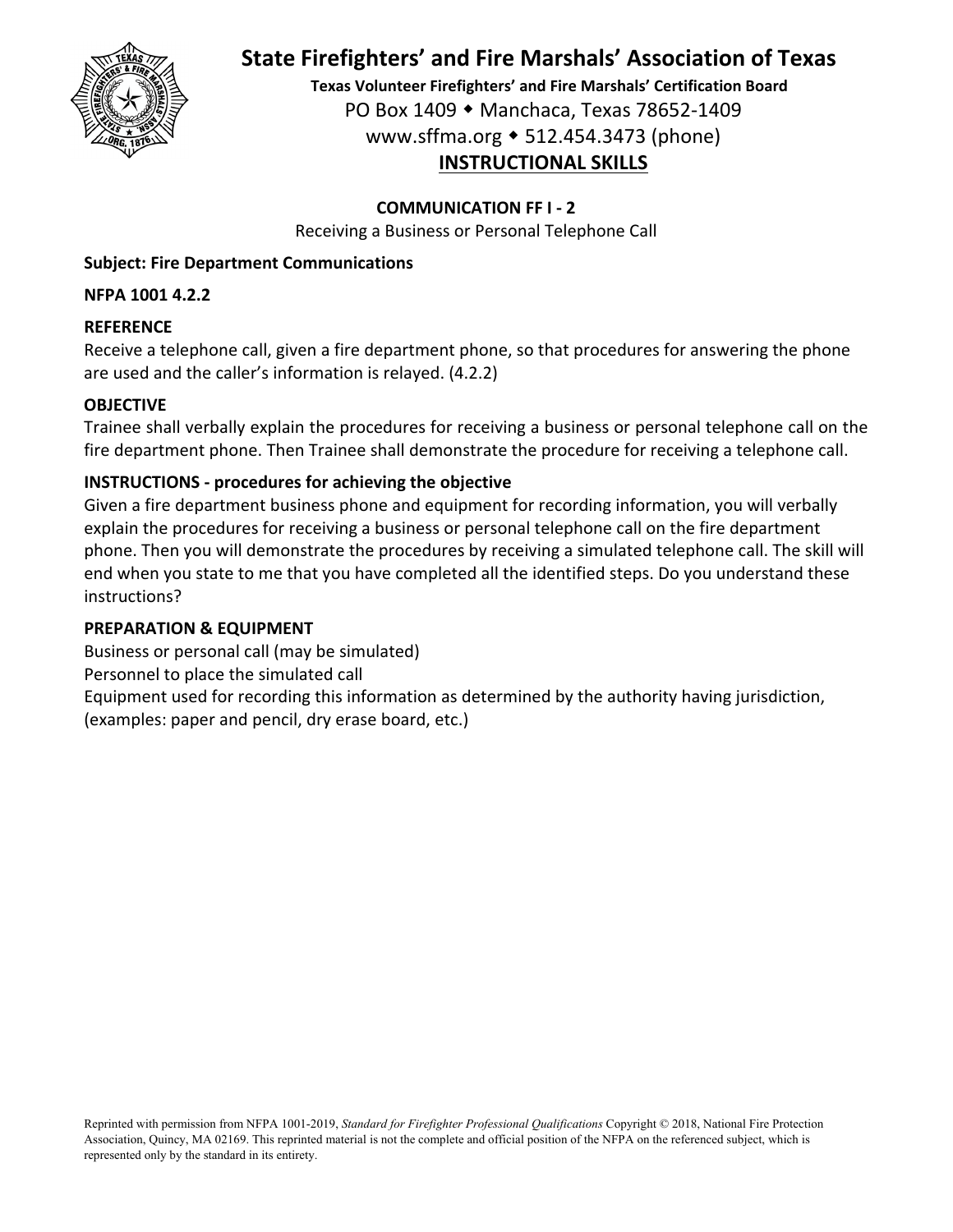

**Texas Volunteer Firefighters' and Fire Marshals' Certification Board**

PO Box 1409 ◆ Manchaca, Texas 78652-1409

www.sffma.org 512.454.3473 (phone)

## **INSTRUCTIONAL SKILLS**

#### **COMMUNICATION FF I ‐ 2**

Receiving a Business or Personal Telephone Call

Trainee:

Department:

Trainee shall verbally explain the procedures for receiving a business or personal telephone call on the fire department phone. Then Trainee shall demonstrate the procedure by receiving a simulated telephone call.  $(4.2.2)$ 

|    | T.L.L                                                                   |                 |             |               |  |  |  |
|----|-------------------------------------------------------------------------|-----------------|-------------|---------------|--|--|--|
|    |                                                                         | <b>POSSIBLE</b> |             |               |  |  |  |
|    |                                                                         | <b>POINTS</b>   | <b>TEST</b> | <b>RETEST</b> |  |  |  |
| а. | Verbalizes a correct explanation of the procedures                      |                 |             |               |  |  |  |
| b. | Answers the call promptly                                               |                 |             |               |  |  |  |
| c. | Courteously identifies self and department                              |                 |             |               |  |  |  |
| d. | Demonstrates good verbal skills for telephone communications (pleasant, |                 |             |               |  |  |  |
|    | correct volume and tone)                                                |                 |             |               |  |  |  |
| e. | Has no "open line" or extended time on hold for caller                  |                 |             |               |  |  |  |
| f. | Posts or delivers message promptly to intended recipient                |                 |             |               |  |  |  |
| g. | Terminates the call courteously                                         |                 |             |               |  |  |  |
| h. | Message is accurate and complete                                        |                 |             |               |  |  |  |
|    | Followed correct procedures                                             |                 |             |               |  |  |  |
|    | Performs skill in a safe and proficient manner, per AHJ                 |                 |             |               |  |  |  |
|    | TOTAL POINTS:                                                           | 10              |             |               |  |  |  |

\_\_\_\_\_\_\_\_\_\_\_\_\_\_\_\_\_\_\_\_\_\_\_\_\_\_\_\_\_\_\_\_\_\_\_\_\_\_\_\_\_\_\_\_\_\_\_\_\_\_\_\_\_\_\_\_\_\_\_\_\_\_\_\_\_\_\_\_\_\_\_\_\_\_\_\_\_\_\_\_\_\_\_\_

\_\_\_\_\_\_\_\_\_\_\_\_\_\_\_\_\_\_\_\_\_\_\_\_\_\_\_\_\_\_\_\_\_\_\_\_\_\_\_\_\_\_\_\_\_\_\_\_\_\_\_\_\_\_\_\_\_\_\_\_\_\_\_\_\_\_\_\_\_\_\_\_\_\_\_\_\_\_\_\_\_\_\_\_

\_\_\_\_\_\_\_\_\_\_\_\_\_\_\_\_\_\_\_\_\_\_\_\_\_\_\_\_\_\_\_\_\_\_\_\_\_\_\_\_\_\_\_\_\_\_\_\_\_\_\_\_\_\_\_\_\_\_\_\_\_\_\_\_\_\_\_\_\_\_\_\_\_\_\_\_\_\_\_\_\_\_\_\_

\_\_\_\_\_\_\_\_\_\_\_\_\_\_\_\_\_\_\_\_\_\_\_\_\_\_\_\_\_\_\_\_\_\_\_\_\_\_\_\_\_\_\_\_\_\_\_\_\_\_\_\_\_\_\_\_\_\_\_\_\_\_\_\_\_\_\_\_\_\_\_\_\_\_\_\_\_\_\_\_\_\_\_\_

#### **Points needed to pass: 7**

#### **Evaluator/Candidate Comments**:

Instructor's Signature **Date Date Date Date Date** *Date* 

Reprinted with permission from NFPA 1001-2019, *Standard for Firefighter Professional Qualifications* Copyright © 2018, National Fire Protection Association, Quincy, MA 02169. This reprinted material is not the complete and official position of the NFPA on the referenced subject, which is represented only by the standard in its entirety.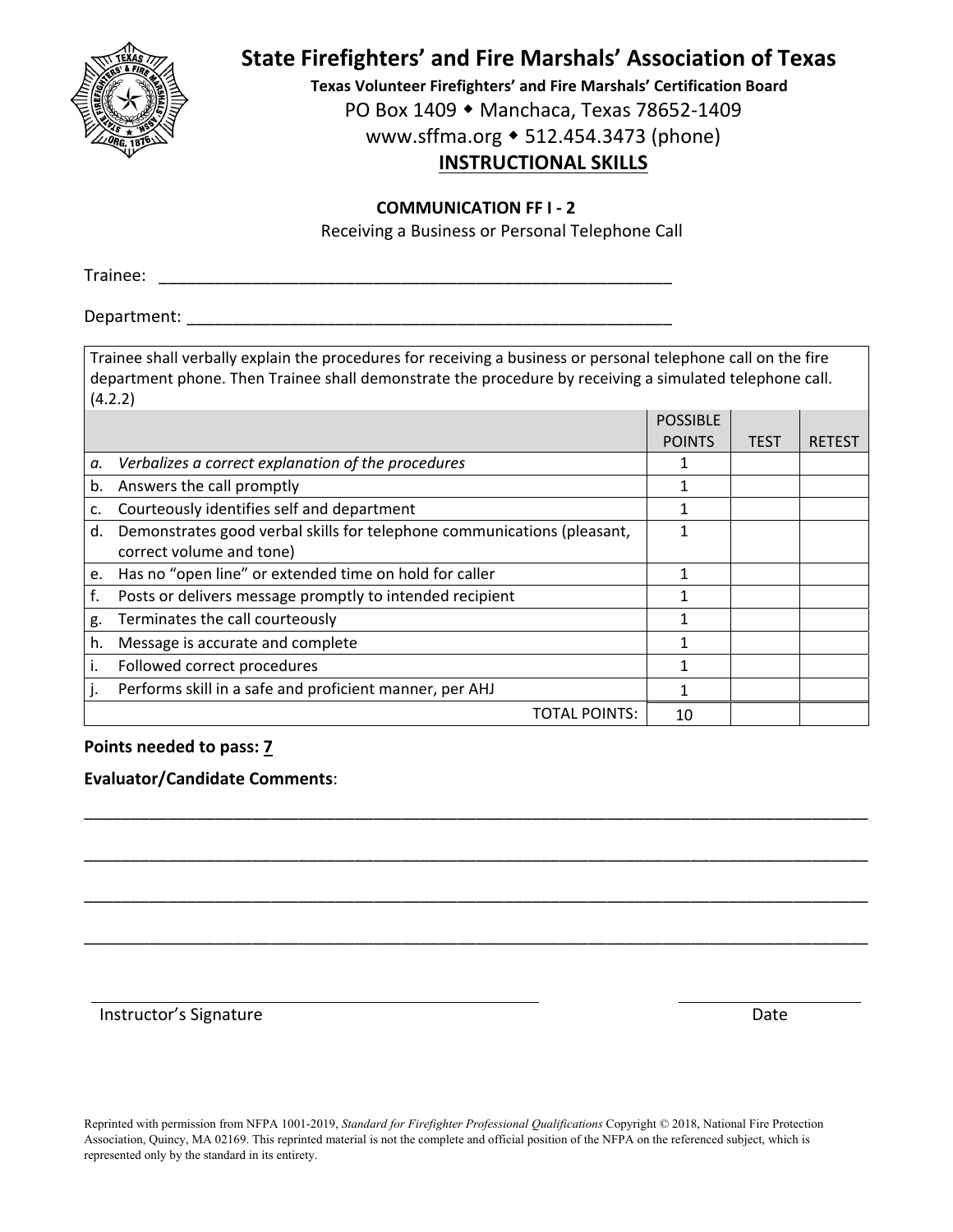

**Texas Volunteer Firefighters' and Fire Marshals' Certification Board** PO Box 1409 Manchaca, Texas 78652‐1409 www.sffma.org 512.454.3473 (phone) **INSTRUCTIONAL SKILLS**

### **COMMUNICATION FF I ‐ 3**

Transmit and Receive Radio Messages

### **Subject: Fire Department Communications**

### **NFPA 1001 4.2.3**

### **REFERENCE**

Transmit and receive messages via the fire department radio, given a fire department radio and operating procedures, so that the information is accurate, complete, clear, and relayed within the time established by the AHJ. (4.2.3)

## **OBJECTIVE**

The firefighter trainee shall transmit and receive messages via the fire department radio, so that the information is accurate, complete, clear and relayed within the time established by the AHJ.

## **INSTRUCTIONS ‐ procedures for achieving the objective**

Given a fire department radio, you will transmit and receive messages according to operating procedures. The skill will end when you state to me that you have completed all the identified steps. Do you understand these instructions?

### **PREPARATION & EQUIPMENT**

Fire department radios AHJ radio communication operating procedures

Reprinted with permission from NFPA 1001-2019, *Standard for Firefighter Professional Qualifications* Copyright © 2018, National Fire Protection Association, Quincy, MA 02169. This reprinted material is not the complete and official position of the NFPA on the referenced subject, which is represented only by the standard in its entirety.